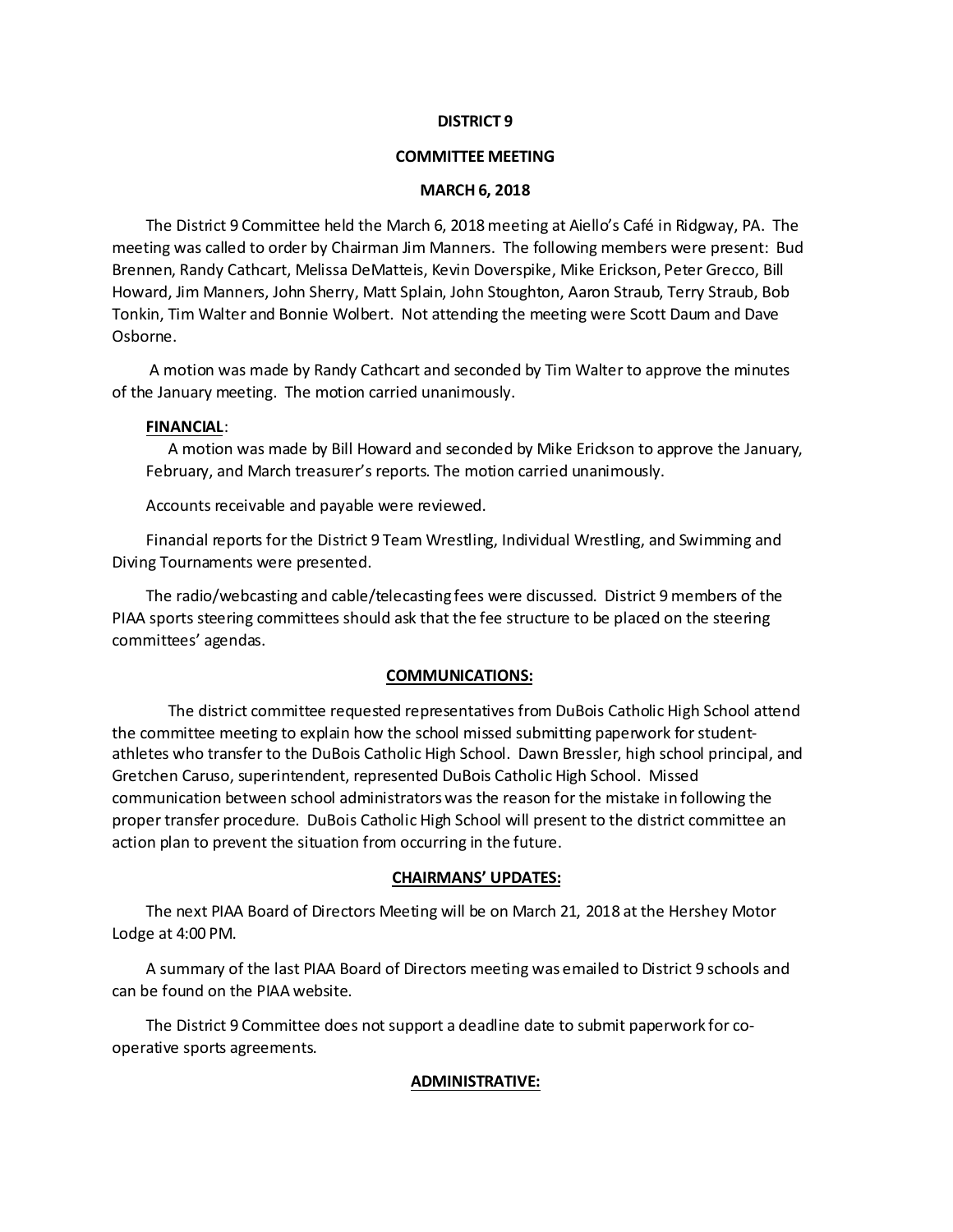Methods to update the District 9 website were discussed.

Since Galeton Area High School competes in several District 9 Leagues, a motion was made by Tim Walter and seconded by Matt Splain to give Galeton Area High School District 9 Sports Passes. The motion passedwith one descending vote. (Terry Straub)

A meeting was held with several committee members, hospital administrators and certified athletic trainer to discuss the District 9 Committee hiring athletic trainers to cover District 9 and PIAA athletic events and a payment fee structure. Another meeting will be scheduled prior to the next District 9 Committee meeting.

## **TRANSFER REQUESTS:**

A list of approved transfers has been sent to principals by Chairman Manners.

## **FOREIGN EXCHANGE REQUESTS:**

A list of approved foreign exchange students has been sent to principals by Chairman Manners.

## **HEARINGS:**

None

## **LEGAL MATTERS:**

None

## **WINTER WORKSHOPS:**

Winter sports workshops for basketball, swimming and diving, and wrestling will be held April 4, 2108 at the PIAA office.

#### **ANNUAL PRINCIPALS MEETING**:

# **THE ANNUAL PRINCIPALS MEETING AND LUNCHEON WILL BE HELP ON MONDAY, APRIL 9, 2018 AT AIELLOS' CAFÉ IN RIDGWAY.**

Time Schedule: 8:30 District 9 Athletic Directors Meeting

9:30 District 9 Principals Meeting and Election

10:30 PIAA Updates – Dr. Robert Lombardi and PIAA Staff

11:45 District 9 Re-organization meeting

12:00 Annual Luncheon

1:15 District 9 Committee Meeting